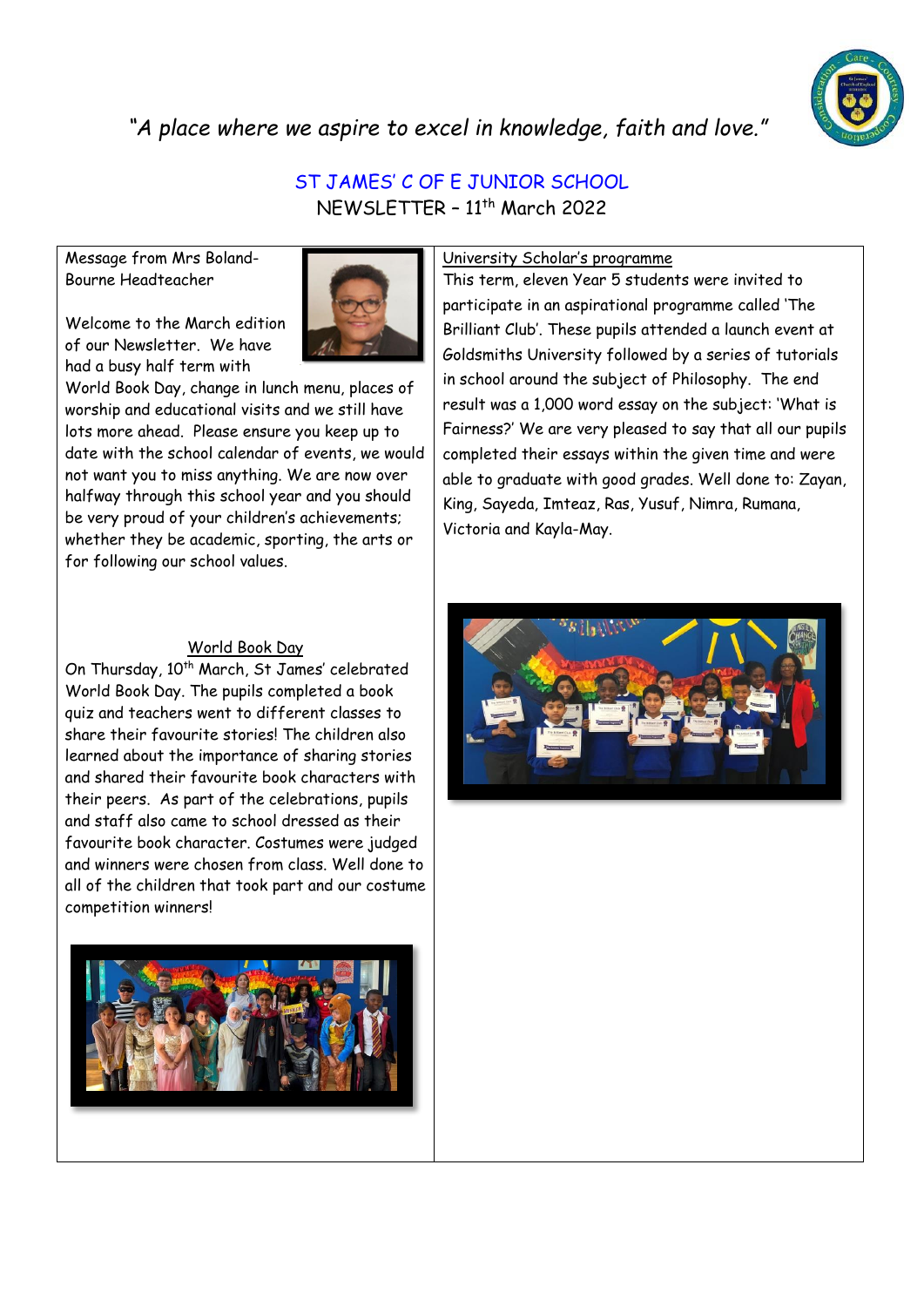## Online safety tip

Think before you post anything online Do not upload or share anything you would not want your parents, carers, teachers.



Once you post something, you lose control of it, especially if someone else screenshots or shares it.

## Attendance

The class with the highest attendance, last week, was Sunflower class with 100%.

The most punctual pupils, last week, were in Lily & Ivy class. Well done to all classes.

# Achievement assembly

Every week we celebrate our children's achievements. Certificates are presented by the class teachers, club leaders and mid-day staff.



## Something to be proud of

This week in year 4, we have been reading a book called 'Great Women who changed the World'. This book looks at women who have inspired generations of women. Shanel from Lily class wrote a brilliant non-chronological report about two of the women we learned about. Well done Shanel!

## Handball

This week our Y3/4 Mixed Handball Team took part in their first Newham Schools Tournament and made it to the quarter finals! Well done Enzo, Rashane, Hafsa, Amari, Thashan, Annabelle, Micheal, Andreea, Thomas, Hayat and Heeba - you have made us all very proud!

### TT Rockstars

Congratulations this week to our 3 most improved TT Rockstars:

- 1. Anaya
- 2. Mustafa
- 3. Maria

A big well done to Yunus who joins the Hall of Fame as our newest Rock Hero!